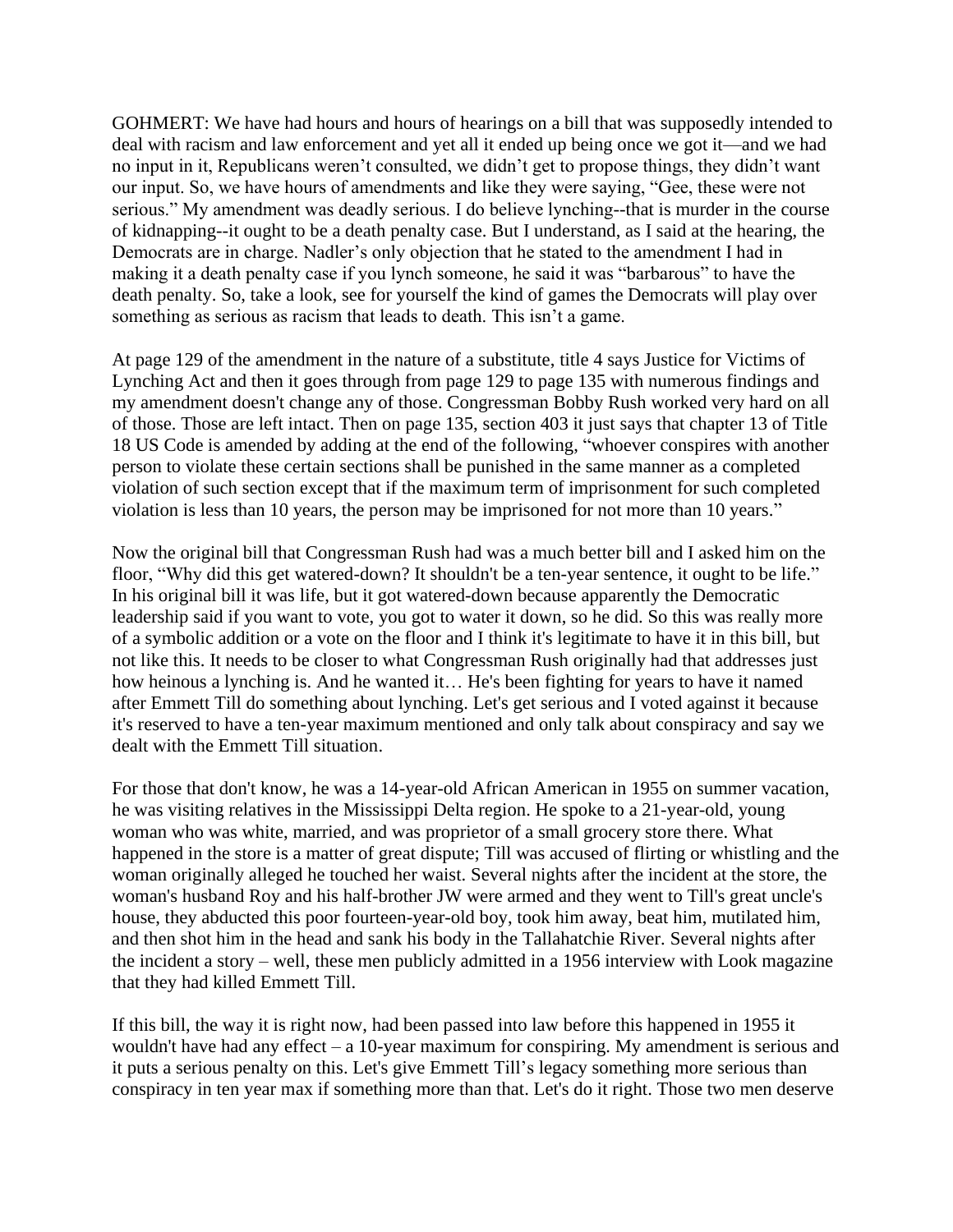to be found guilty and they deserved the death penalty. I've looked two people in the eye, they were both white and sentenced them to death. I had one tried for capital murder who was black and sentenced him to life, so it's the jury's findings. In this case, I won't have no problem looking these guys in the eyes and sentencing them to death.

Let's get serious. You want to do something serious? You say we're not serious? I say you're not serious unless you join me in putting a serious legacy onto the name of Emmett Till and the hard work many years that Bobby Rush has put in to making something where it should be. I yield back.

NADLER: The gentleman yields back. I recognize myself in opposition to the amendment. Lynching is a heinous, heinous crime. Murder of black people, of African Americans, or anybody else obviously is a heinous crime. This bill establishes for the first time in federal law the crime of lynching. It was a great step forward, in addition to all the other provisions of the bill which we've been discussing which are great steps forward to stop the systemic racism in this country, to stop the murder by police officers of so many black African American people. Lynching is made a crime, a federal crime by this bill for the first time. It's very necessary to do that but we're not going to make this bill barbarous by having a death penalty in it. The death penalty is a barbarous penalty not deserving of existing in the United States, and its application over the years has been also systemically racist.

GOHMERT: But gentlemen you…

NADLER: No, I will not yield. The death penalty has been systemically racist. It is barbarous; it is essential that we make lynching a federal crime which we do in this bill and that is why we're doing it and we are not going to contaminate the great act of making lynching a federal crime by enacting a barbarous death penalty. I yield back.

CHABOT: Mr. Chairman, Mr. Chairman.

NADLER: Who seeks recognition?

NADLER: What purpose does the gentleman from Ohio seek recognition?

CHABOT: Move to strike last word

NADLER: Gentleman is recognized.

CHABOT: Thank you, I yield to the gentleman from Texas.

GOHMERT: I appreciate my friend from Ohio yielding. Look I understand Democrats are in the majority. I would like this amendment adopted to give real teeth to lynching laws and if striking "or death" from the language of the amendment will get the Chairman – since you say your big objection is it's barbarous because it includes the death penalty. You're in the majority I understand that; that has consequences; I'll strike death off of it, if it will get your vote Mr.